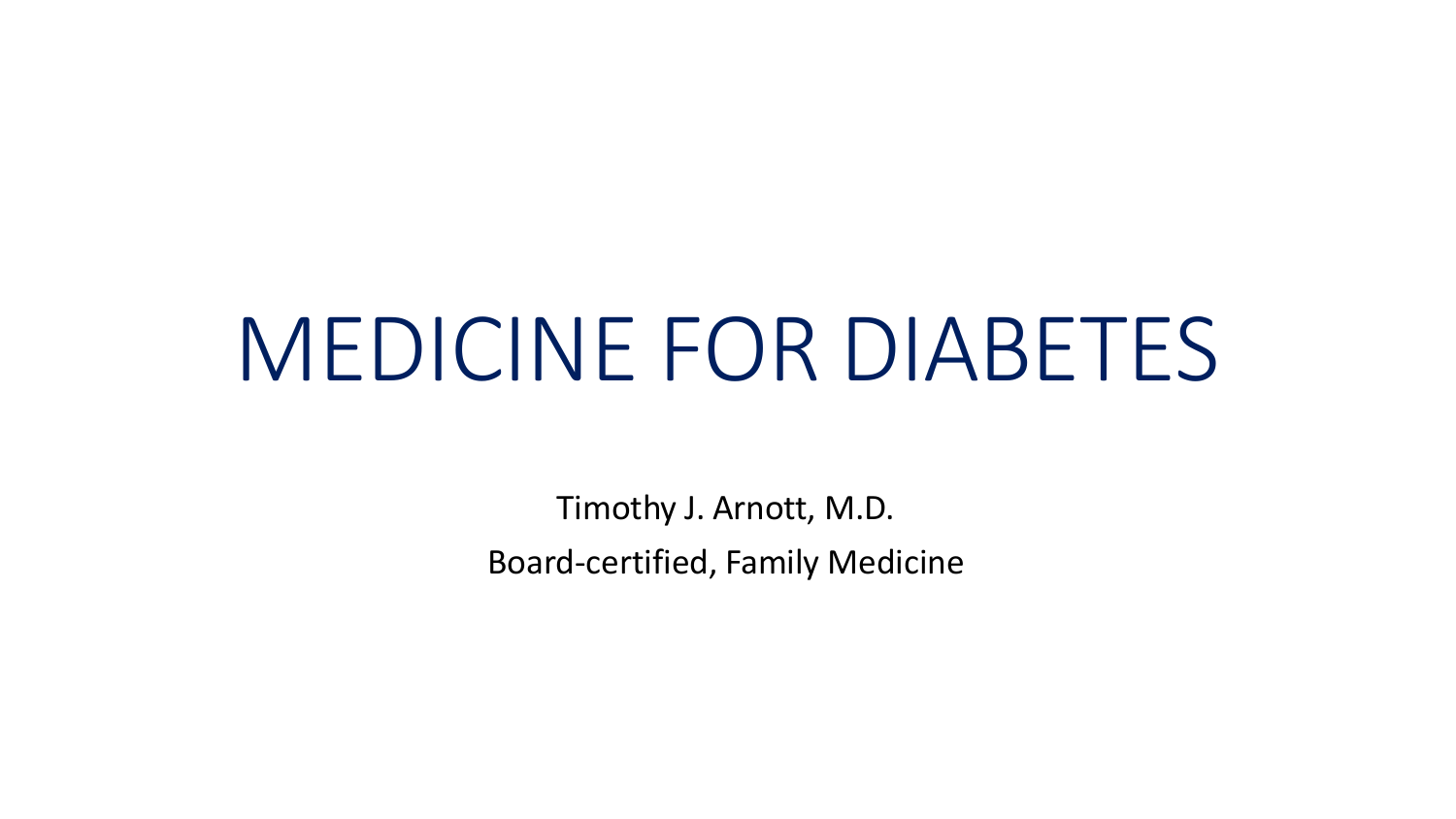#### Case Report:

#### Patient Progress

- **45 y/o male with type 2 diabetes on insulin**
- **HbA1c – 10.1 to 6.3 (on insulin), in lessthan 4 months**
- **HbA1c – 6.3 to 5.7 (without insulin), in just 6 months!**
- **HbA1c total drop – 4.4 points!**
- **Blood Pressure – 140s/90 to 115/70**
- **Weight – 232 to 178; Lost 54 pounds!**
- **BMI – 34.3 to 26.3; 8 point drop!**
- **Belly fat nearly gone**
- **About the same size he was in college**
- **Reduction in back and knee pain**

#### Patient Program

- **Whole Food Plant-Based Diet (Healthy Vegan Diet)**
- **High Soluble Fiber (i.e., beans, lentils)**
- **Above-ground vegetables, low glycemic whole grains, seeds, with Northern fruits and unsalted nuts in moderation**
- **Moderate mono-unsaturated fat (i.e., almonds, olives, avocado)**
- **No Flour (not even whole wheat flour)**
- **No Added Sweeteners (not even Agave)**
- **Drinks lots of water and Hibiscus tea**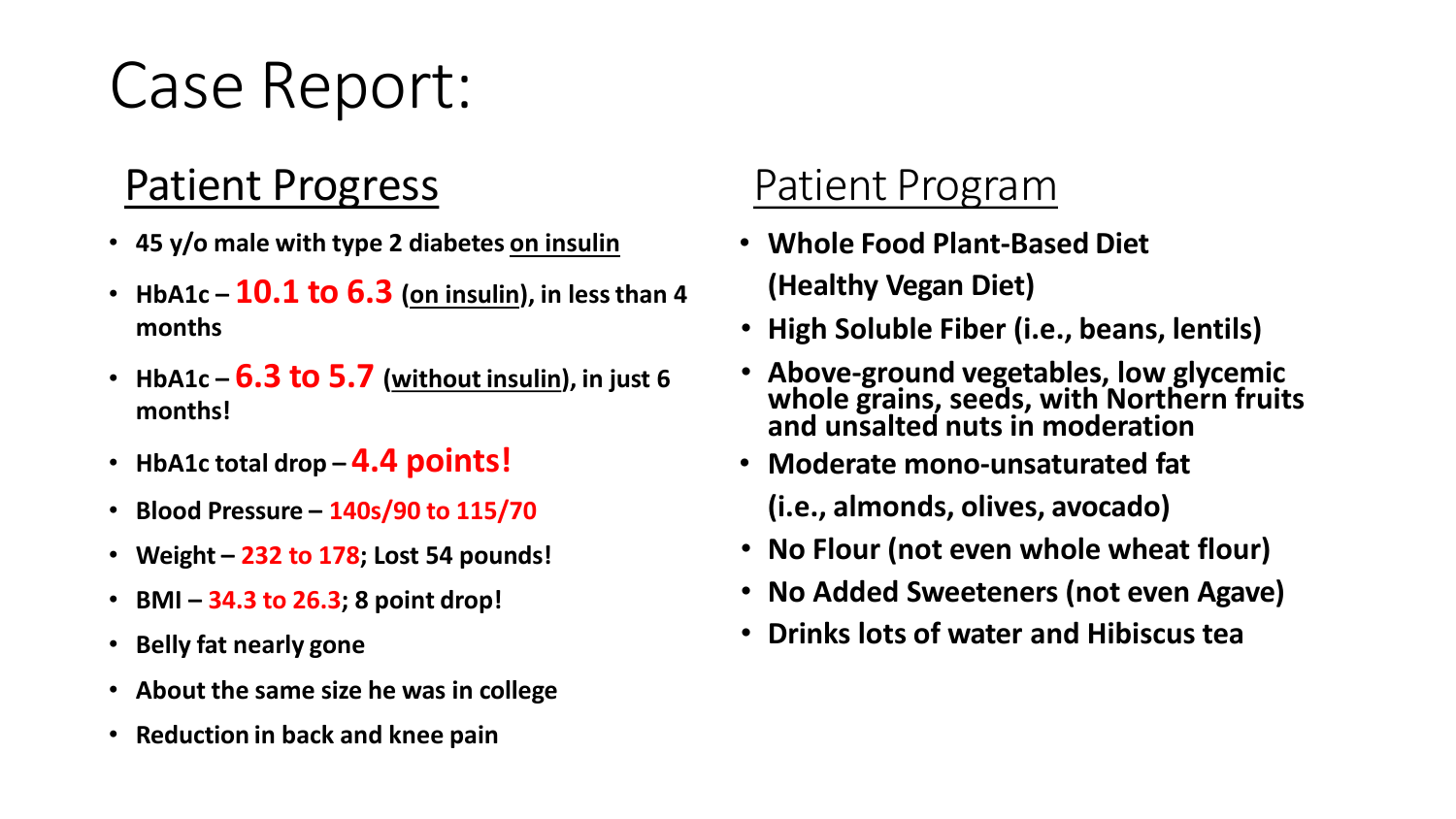## HERE'S WHAT I TOLD HIM...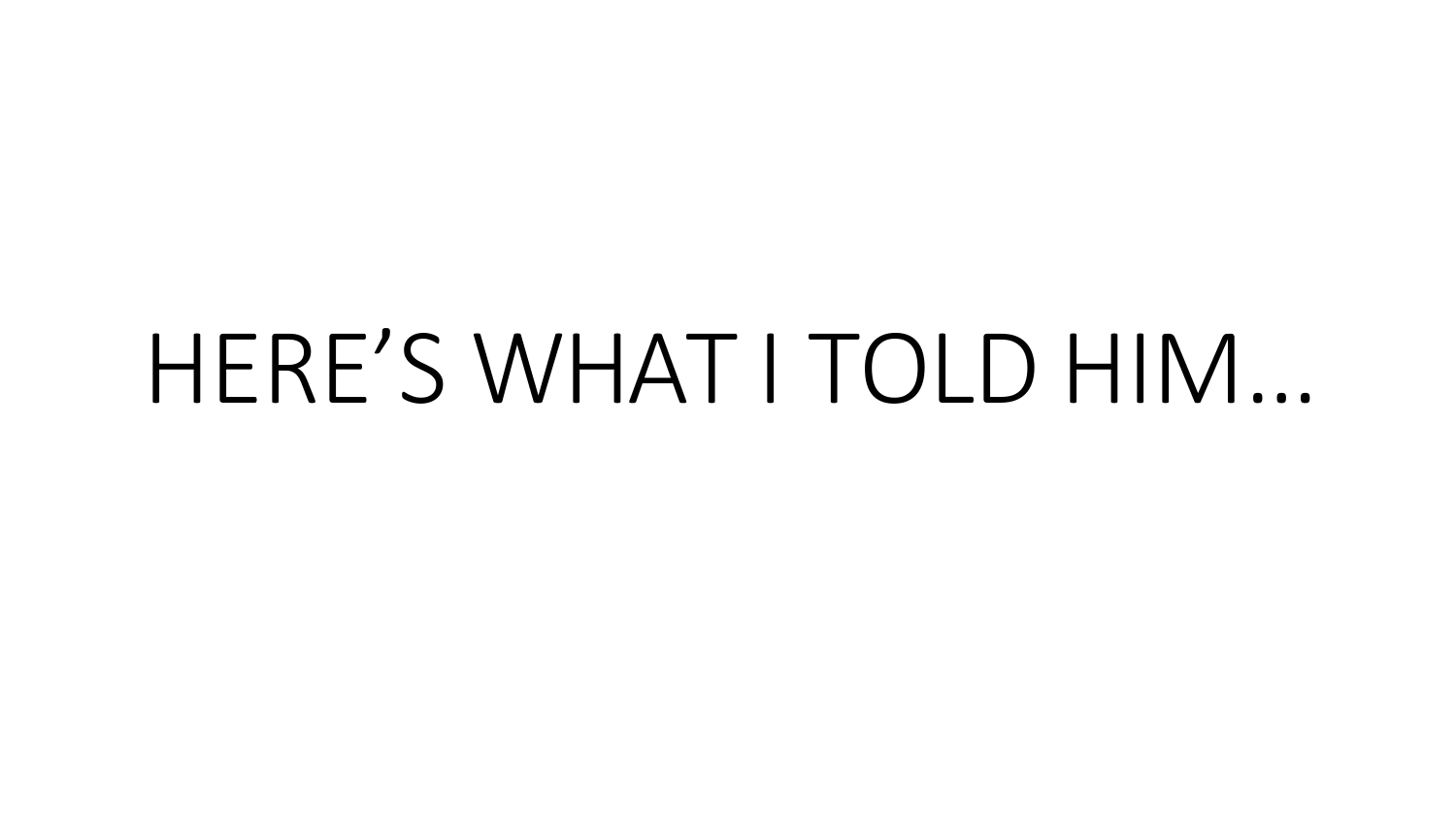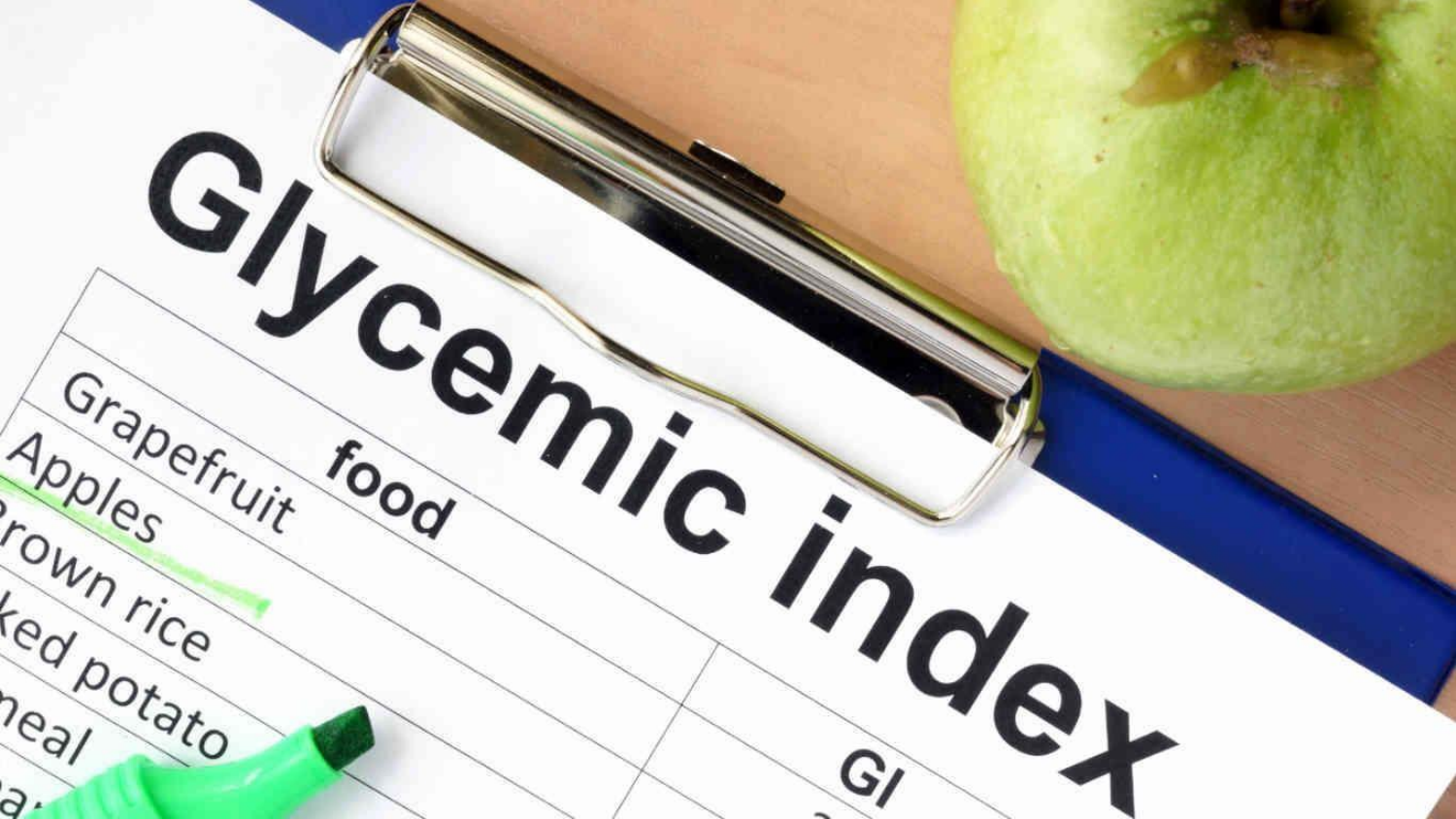## **High GI vs Low GI Foods**

**Blood Glucose Levels** 



Low GI foods: 40 or below Slow increase in blood sugar followed by gradual fall in blood sugar

hours

#### Time/Hours

hour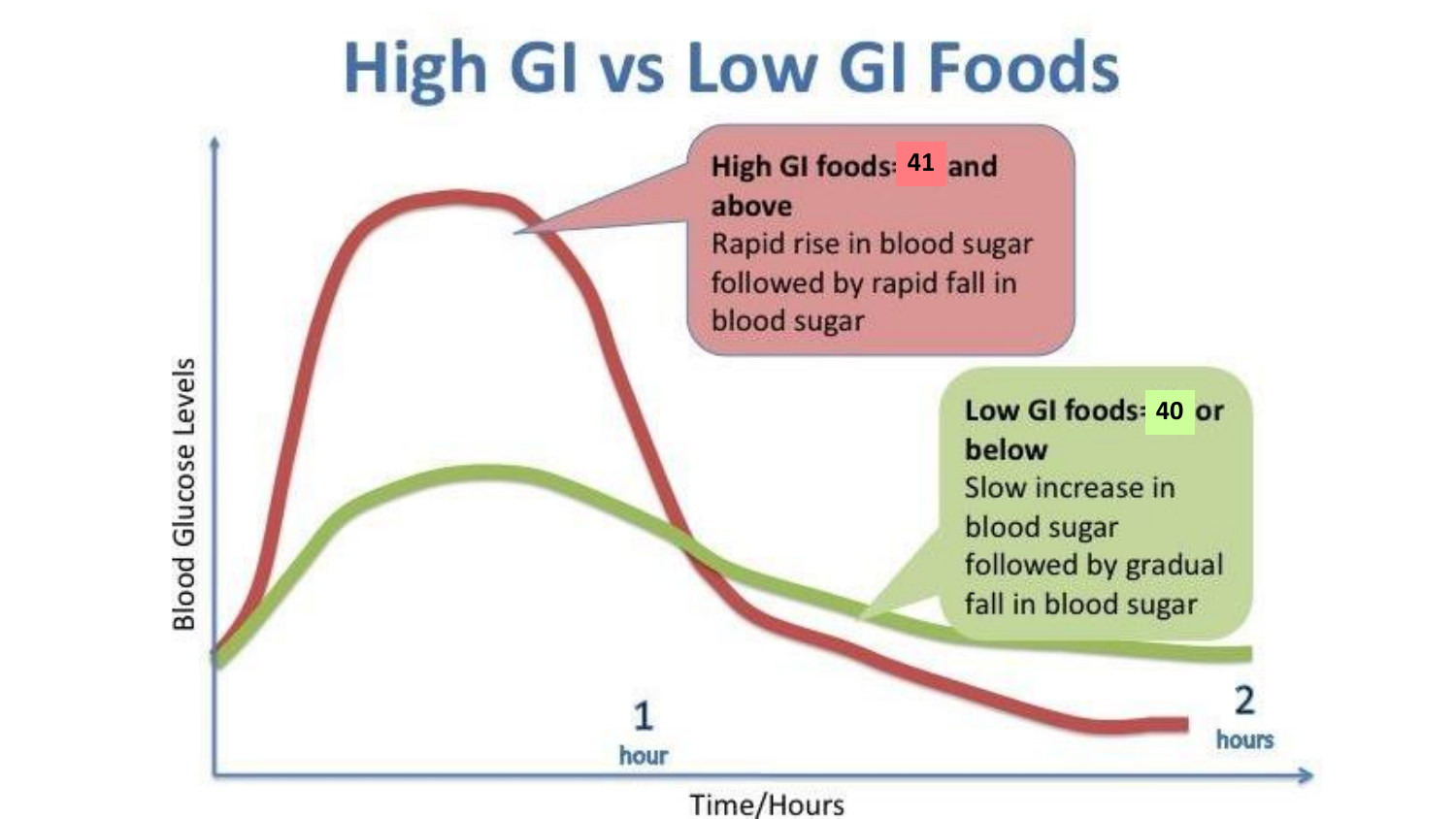# LOW GLYCEMIC BEANS

- 1. Hummus 14
- 2. White Beans 14
- 3. Soy Beans- 17
- 4. Chickpeas 19
- 5. Soy Milk 20
- 6. Red Lentils 21
- 7. Green Lentils 22
- 8. Peas 22
- 9. Pigeon Peas 22
- 10. Kidney Beans 23
- 11. Brown Beans 24
- 12. Beans 25
- 13. Pinto Beans 27
- 14. Navy Beans 29
- 15. Yellow Split Peas 29
- 16. Butter Beans 29
- 17. Black Beans 30
- 18. Mung Beans 31
- 19. Lima Beans 35

**Brand-Miller, J. Diabetes Care 2008 Dec; 31(12): 2281-2283**. **Kaye Foster-Powell, K. AJCN, 76(1): 5–56**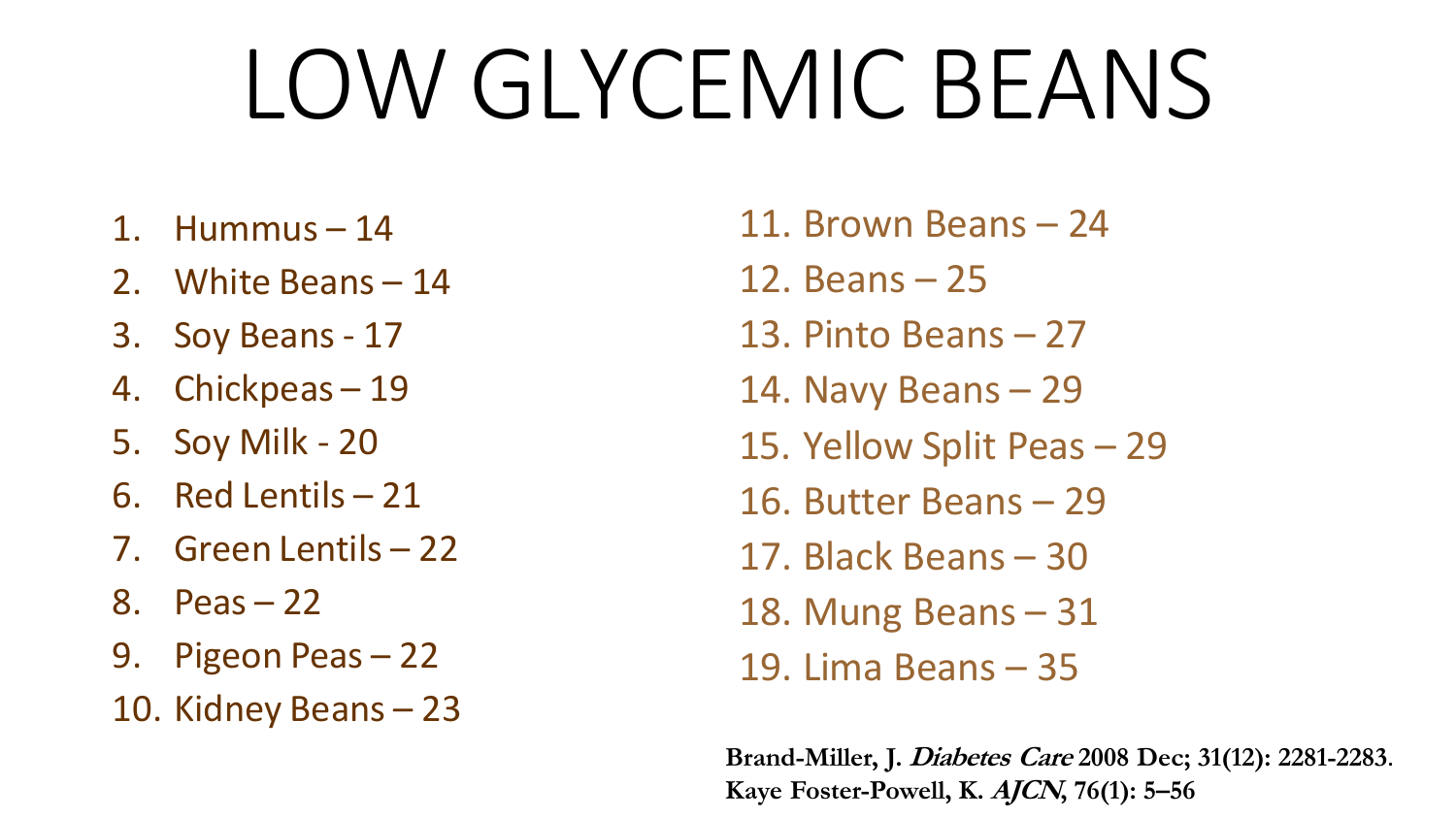# LOW GLYCEMIC VEGETABLES

- 1. Garlic 10
- 2. Cucumber 15
- 3. Green Onion 15
- 4. Yellow Onion 15
- 5. Eggplant 15
- 6. Leek 32
- 7. Brussels Sprouts 32
- 8. Kale 32
- 9. Cauliflower 32
- 10. Curly Cabbage 32
- 11. Broccoli 32
- 12. Chinese Cabbage 32
- 13. Red Cabbage 32
- 14. Green Beans 32
- 15. Spinach 32
- 16. Asparagus 32
- 17. Radish 32
	- 18. Celery 32
	- 19. Radicchio ~32
	- 20. Orange Bell Pepper 32 20. Tomato - 38

**Brand-Miller, J. Diabetes Care 2008 Dec; 31(12): 2281-2283**. **Kaye Foster-Powell, K. AJCN, 76(1): 5–56; https://foodstruct.com/food/**

11. Collard Greens – ~32

- 12. Turnip Greens ~32
- 13. Swiss Chard 32
- 14. Watercress ~32
- 15. Arugula 32
- 16. Green Leaf Lettuce 32
- 17. Chicory  $-$  ~32
- 18. Yam 37
- 19. Raw Carrot 39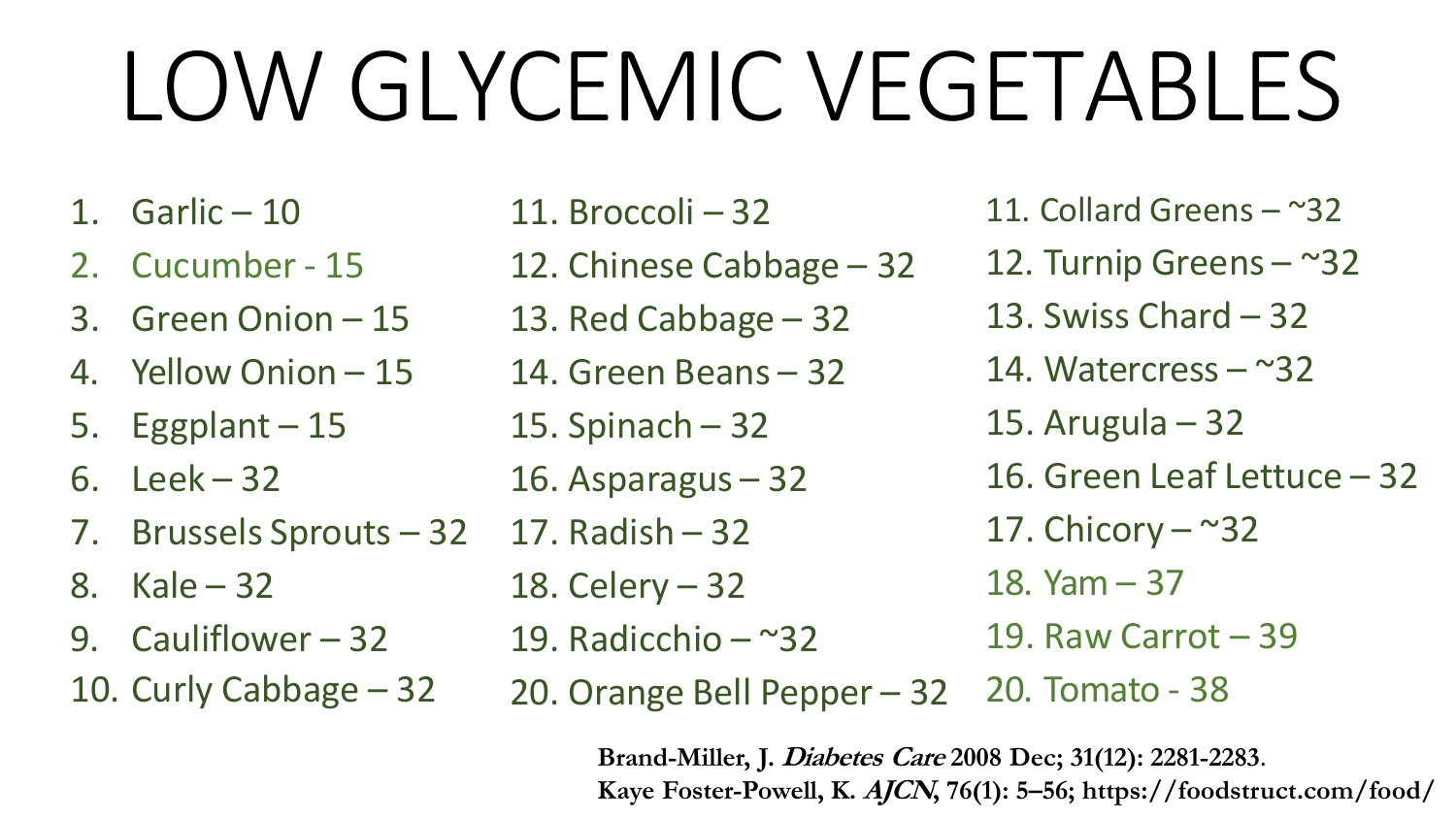# LOW GLYCEMIC NUTS

- 1. Almonds 10
- 2. Pecans 10
- 3. Macadamia Nuts 10
- 4. Peanuts 14
- 5. Walnuts 15
- 6. Hazelnuts 15
- 7. Cashews 22

**Brand-Miller, J. Diabetes Care 2008 Dec; 31(12): 2281-2283**. **Kaye Foster-Powell, K. AJCN, 76(1): 5–56; https://foodstruct.com/food/**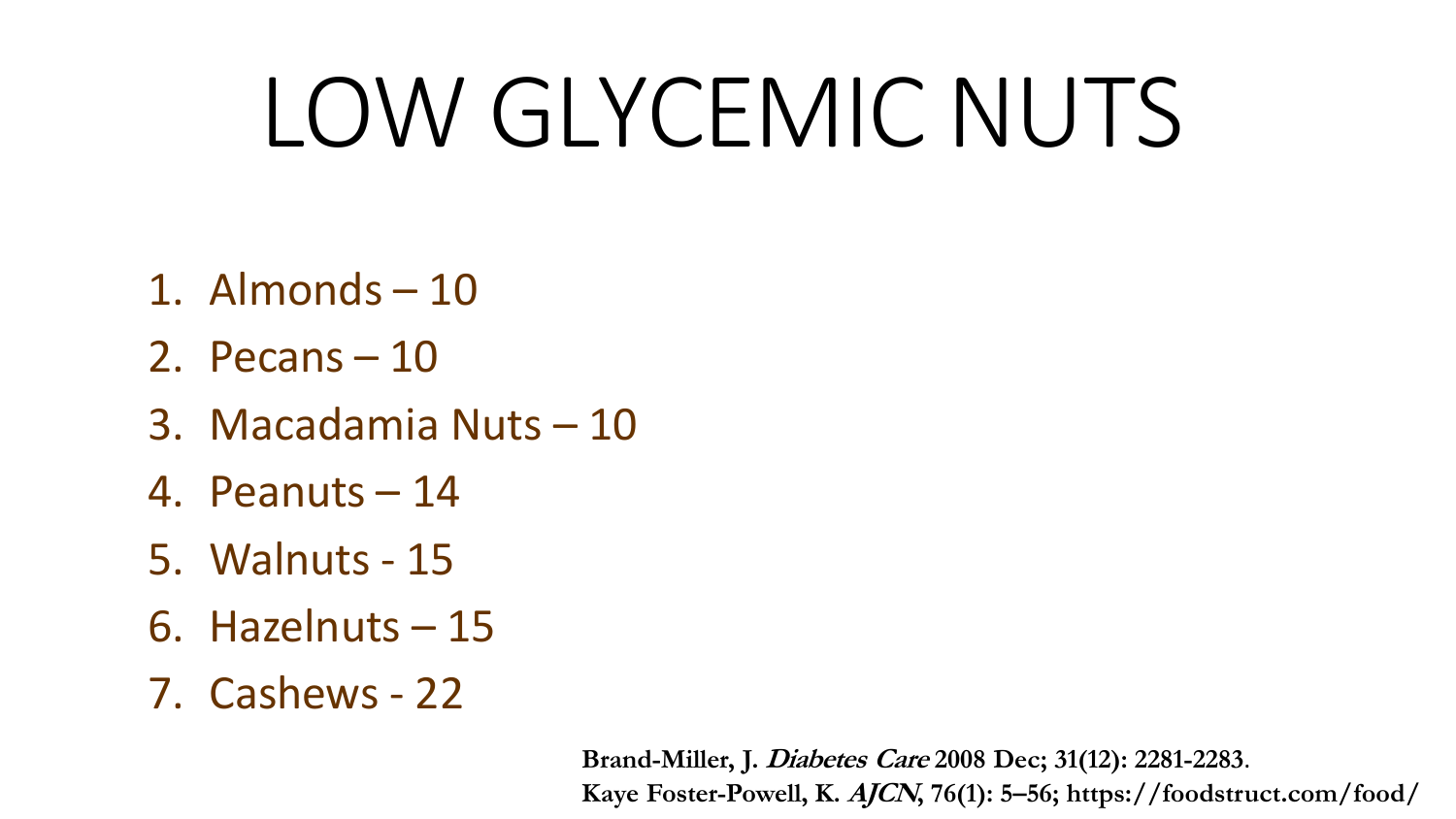# LOW GLYCEMIC GRAINS

- 1. Hulled Barley <24
- 2. Pearled Barley 24
- 3. Barley, Boiled 25 minutes 25
- 4. Whole Wheat Berries 30
- 5. Whole Rye Berries 34
- 6. Pearled Barley, Boiled 1 hour 35
- 7. Ezekiel 4:9 Breads or Alvarado St Breads 36

**Brand-Miller, J. Diabetes Care 2008 Dec; 31(12): 2281-2283**. **Kaye Foster-Powell, K. AJCN, 76(1): 5–56**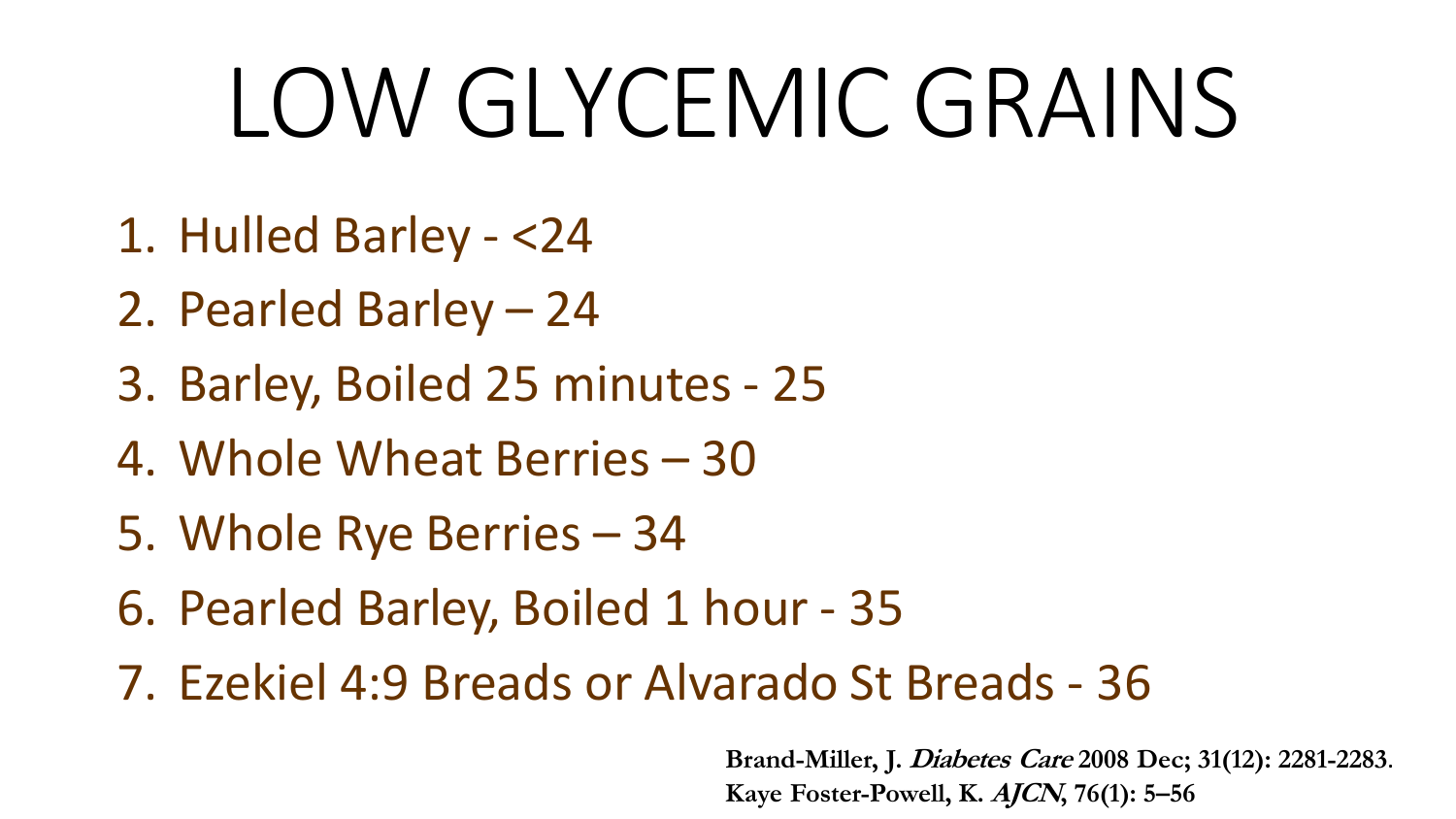# LOW GLYCEMIC FRUITS

- 1. Olives  $-0$
- 2. Avocado <15
- 3. Lemon Juice 14
- 4. Lime, with peel 14
- 5. Cranberries 15
- 6. Sour Cherries 22
- 7. Huckleberries- 23
- 8. Plum 24
- 9. Grapefruit 25
- 10. Bing Cherries 25
- 11. Lemon, with peel 25
- 12. Lime Juice 27
- 13. Peach 28
- 14. Prune 29
- 15. Green Banana 30
- 16. Apricot 31
- 17. Raspberries 32
- 18. Apple 33
- 19. Pear 33
- 20. Blueberries 40
- 21. Strawberries 40

**Brand-Miller, J. Diabetes Care 2008 Dec; 31(12): 2281-2283**. **Kaye Foster-Powell, K. AJCN, 76(1): 5–56**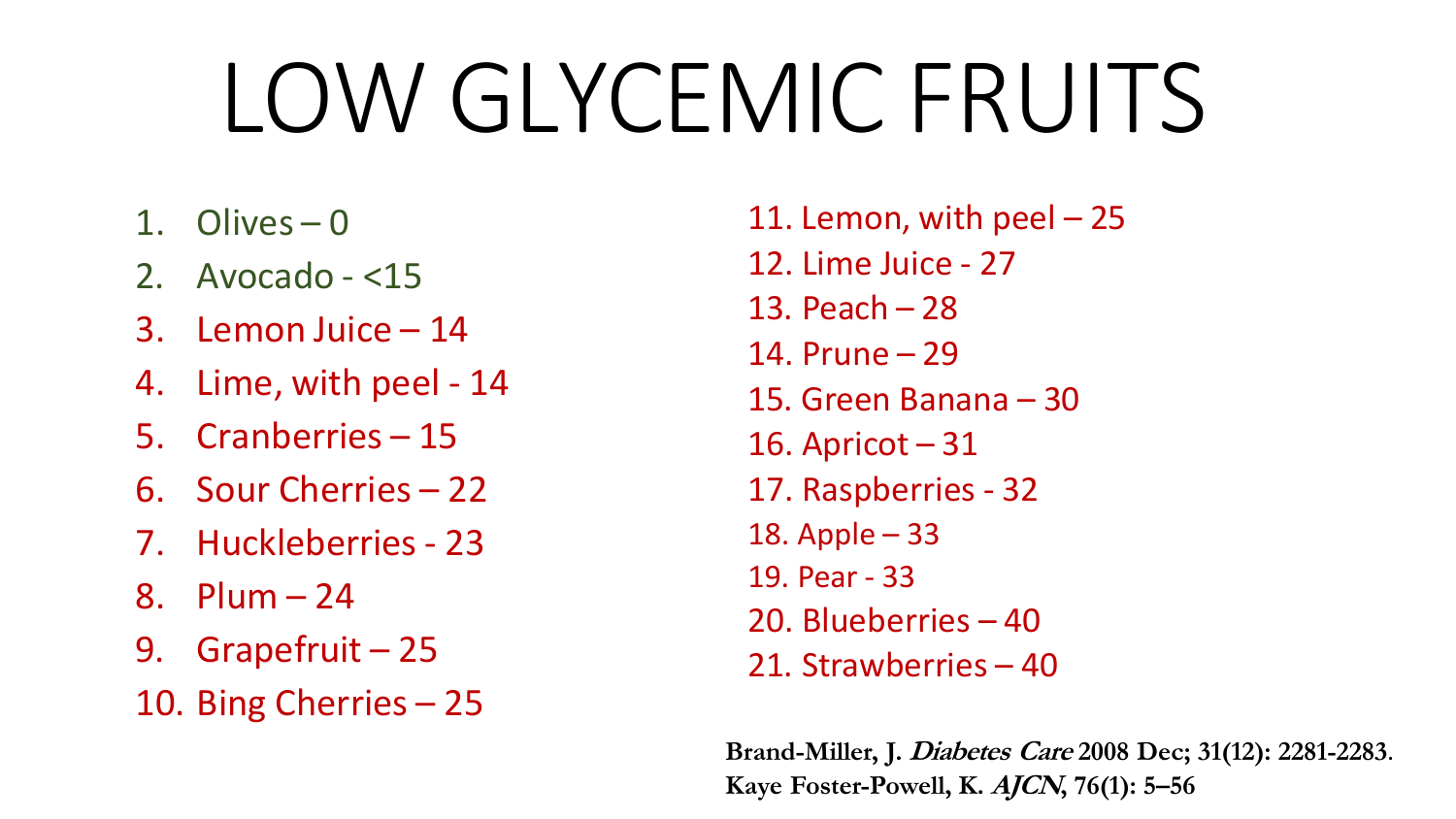### LOW GLYCEMIC TROPICAL FRUITS

- 1. Guava 12
- 2. Passion Fruit 16
- 3. Tamarind 23
- 4. Hogs Plum 24
- 5. Banana, under ripe 30
- 6. Soursop 32
- 7. Sapodilla 37

**Uchôa, T. Food Sci. Technol, Campinas, 35(1): 66-73, Jan.-Mar. 2015**.